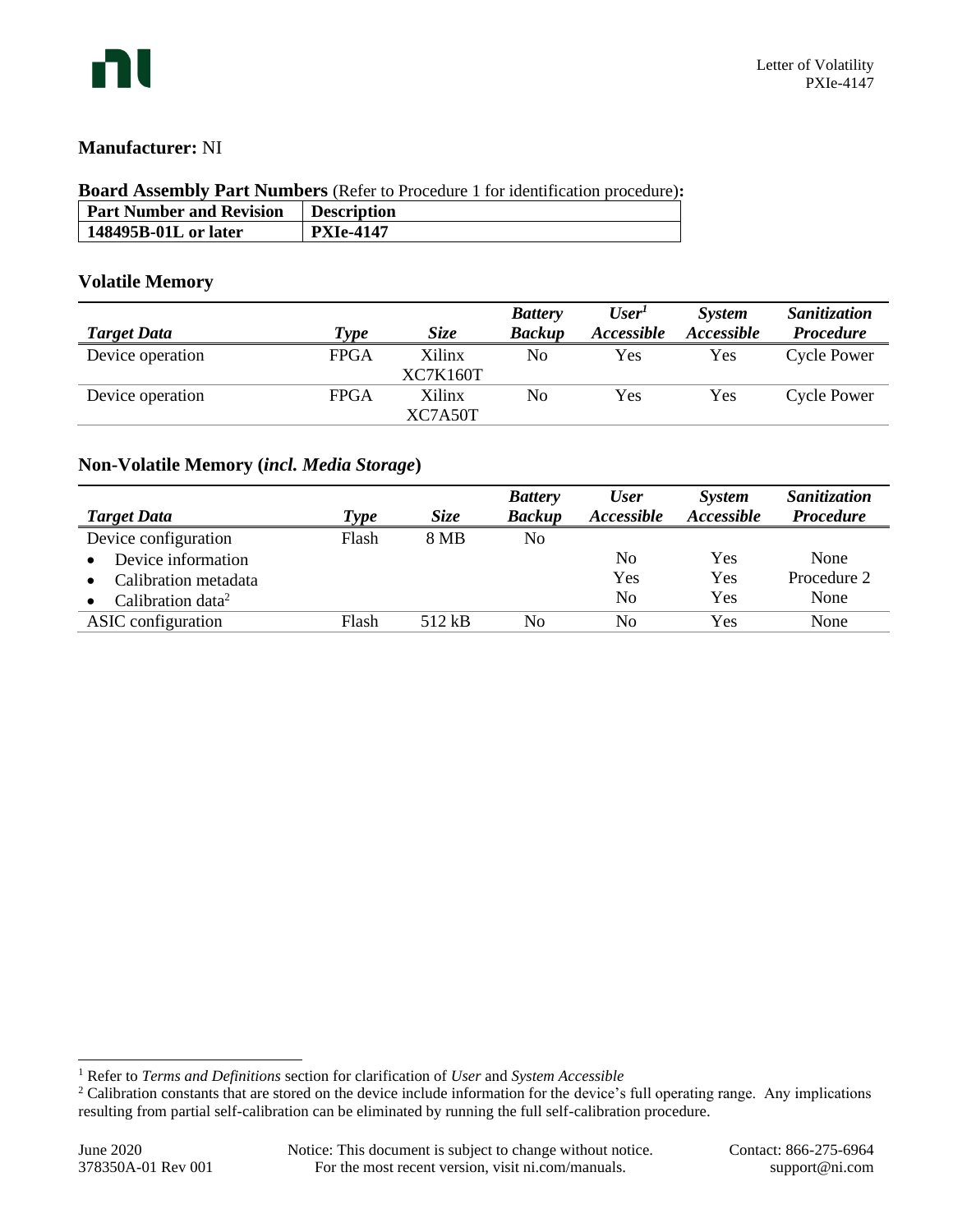# **Procedures**

### **Procedure 1 – Board Assembly Part Number identification:**

To determine the Board Assembly Part Number and Revision, refer to the label applied to the surface of your product. The Assembly Part Number should be formatted as "P/N: ######a-##L" where "a" is the letter revision of the assembly (e.g.  $E, F, G...$ ).

### **Procedure 2 - Device Configuration Flash (Calibration Metadata):**

Requirements: LabVIEW 2018 or later, niDCPower 19.0 or later.

The user-accessible areas of the Device Configuration Flash are exposed in part through a calibration Applications Programming Interface (API) and in part through Measurement & Automation Explorer (MAX). To clear the calibration meta-data, complete all the following steps:

With the calibration API:

- 1. To clear the calibration password, use niDCPower Change Ext Cal Password.vi in the NI-DCPower Calibration palette in LabVIEW (or equivalent functions in C, C#, or other supported languages) to overwrite the current password of the device you wish to clear.
- 2. To clear the user-defined information, use niDCPower Set Cal User Defined Info.vi (or equivalent) to overwrite the current user-defined information of the device you wish to clear.

### In MAX:

1. To clear the calibration date and calibration due date, select the product in MAX. Change the dates in the External Calibration section and then press Save. You will be asked to confirm the calibration password for the changes to take effect.